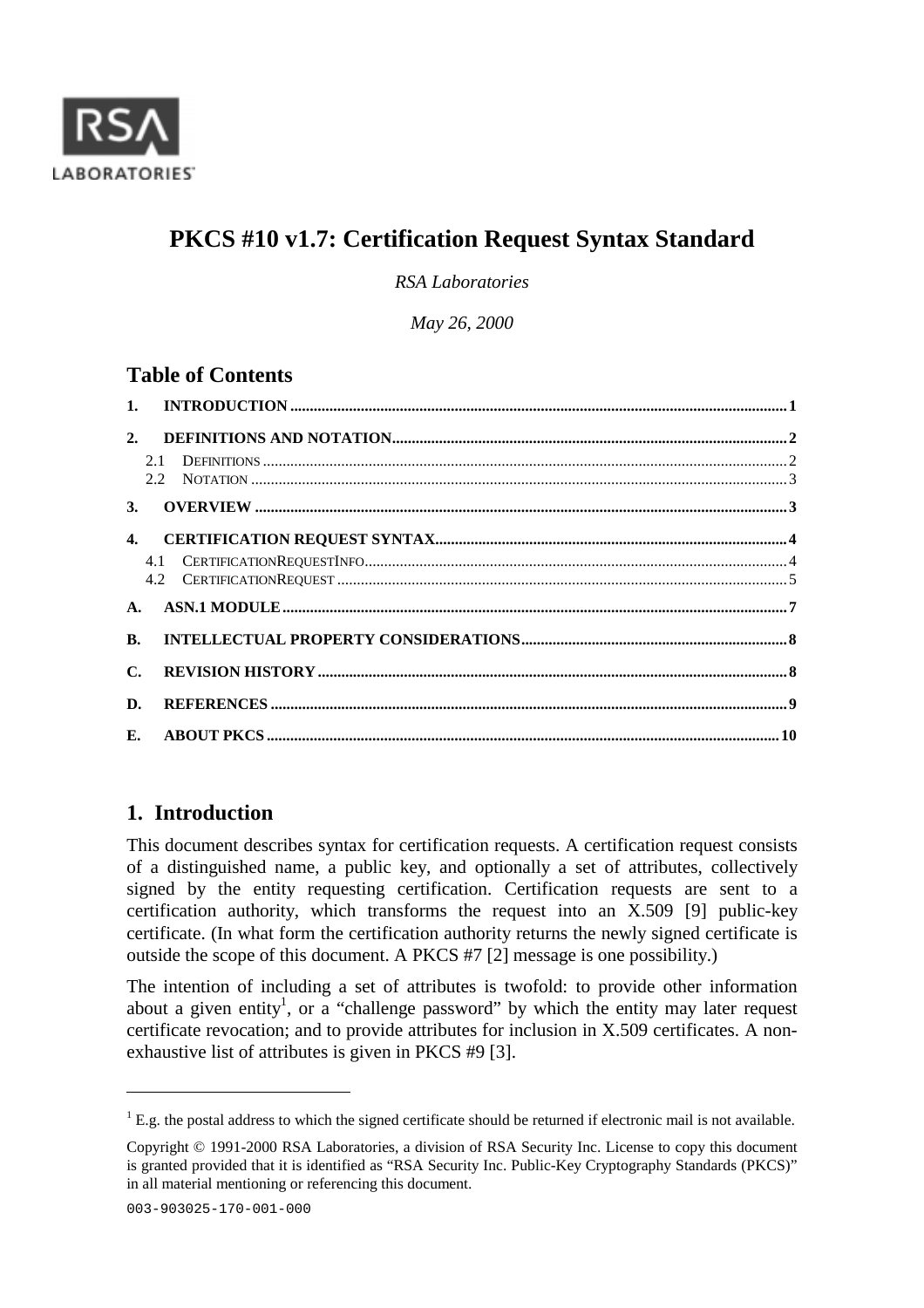Certification authorities may also require non-electronic forms of request and may return non-electronic replies. It is expected that descriptions of such forms, which are outside the scope of this document, will be available from certification authorities.

The preliminary intended application of this document is to support PKCS #7 cryptographic messages, but it is expected that other applications will be developed (see e.g. [4]).

## **2. Definitions and notation**

#### **2.1 Definitions**

For the purposes of this document, the following definitions apply.

**ALGORITHM:** An information object class defined in X.509 to describe objects composed of an algorithm (a unique object identifier) and its parameters (any ASN.1 type). The values of objects in this class can be represented by the ASN.1 type **AlgorithmIdentifier{}**. **ALGORITHM** is defined as the "useful" information object class **TYPE-IDENTIFIER,** specified in [11], Annex A.

**AlgorithmIdentifier{}**: A useful parameterized version of X.509 type **AlgorithmIdentifier** is defined in this document. This type tightly binds pairs of **algorithm** object identifiers to their associated **parameter** types. When referenced, the single parameter of **AlgorithmIdentifier{}** specifies a constraint on the pairs of values that may appear in that instance of the type. The encoded values of **AlgorithmIdentifier{}** are equivalent to those of type **AlgorithmIdentifier**.

**ASN.1:** Abstract Syntax Notation One, as defined in the ASN.1 standards ([10], [11], [12], and [13]).

**ATTRIBUTE:** This class describes objects composed of an attribute (a unique object identifier) and an associated set of attribute values (any ASN.1 type). The values of objects in this class can be represented by type **Attribute{}**.

**Attribute{}**: A useful parameterized version of X.501 [8] type **Attribute** is defined in this document. This type tightly binds pairs of attribute **type** object identifiers to one or more attribute **values** types. In the ASN.1 open type notation, an attribute type is defined as **ATTRIBUTE.&id** and an attribute value as **ATTRIBUTE.&Type**. When referenced, the single parameter of **Attribute{}** specifies a constraint on the pairs of values that may appear in an instance of the type. The encoded values of **Attribute{}** are equivalent to those of type **Attribute.**

**BER:** Basic Encoding Rules for ASN.1, as defined in X.690 ([14]).

**Certificate**: A type that binds a subject entity's distinguished name to a public key with a digital signature. This type is defined in X.509. This type also contains the distinguished name of the certificate issuer (the signer), an issuer-specific serial number, the issuer's signature algorithm identifier, a validity period, and an optional set of certificate extensions.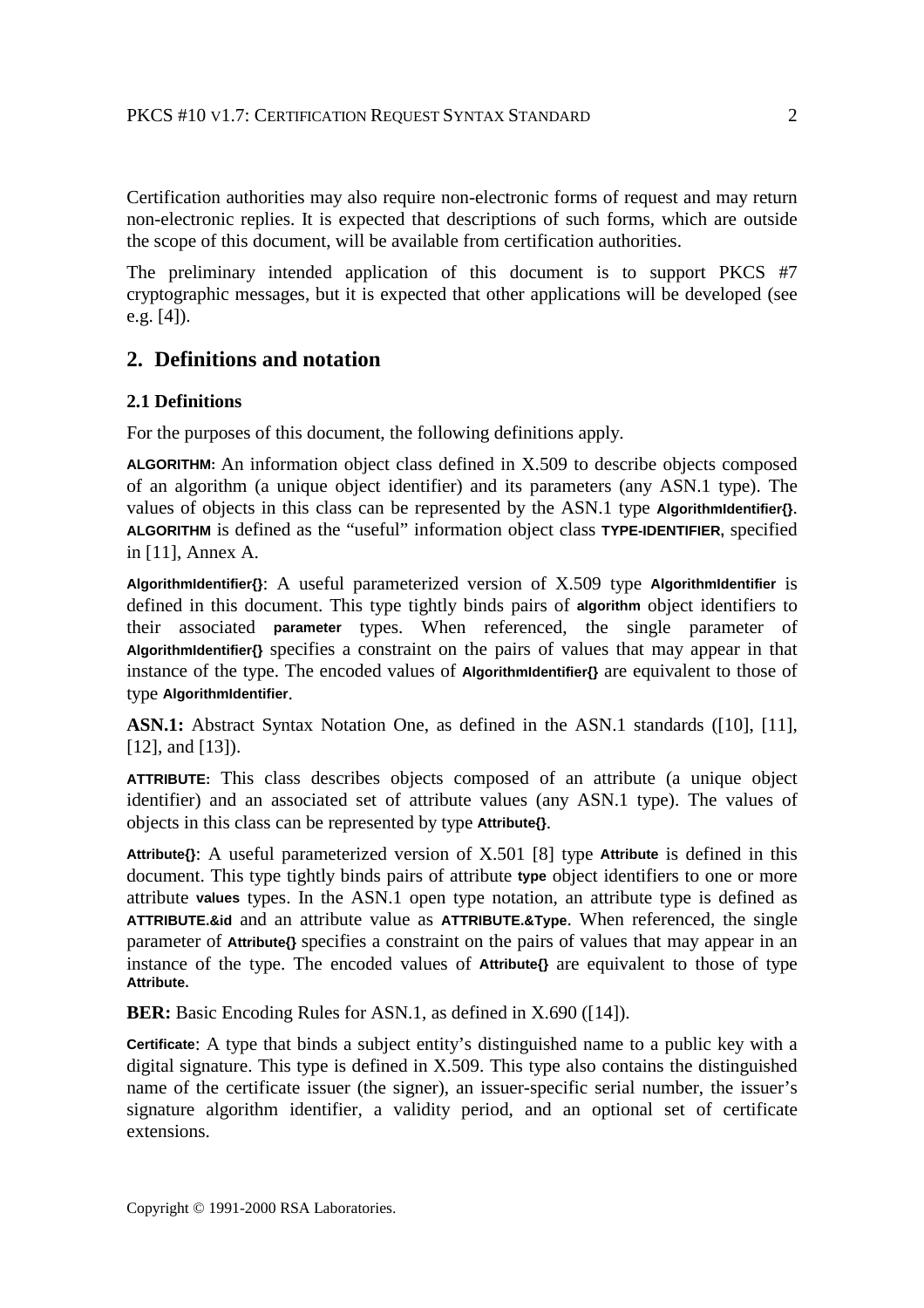**DER:** Distinguished Encoding Rules for ASN.1, as defined in X.690. DER is a subset of BER.

**Name**: A type that uniquely identifies or "distinguishes" objects in an X.500 [7] directory. This type is defined in X.501. In an X.509 certificate, the type identifies the certificate issuer and the certificate subject, the entity whose public key is certified.

### **2.2 Notation**

In this document, all ASN.1 types and values are written in **bold Helvetica**.

### **3. Overview**

A certification request consists of three parts: "certification request information," a signature algorithm identifier, and a digital signature on the certification request information. The certification request information consists of the entity's distinguished name, the entity's public key, and a set of attributes providing other information about the entity.

The process by which a certification request is constructed involves the following steps:

- 1. A **CertificationRequestInfo** value containing a subject distinguished name, a subject public key, and optionally a set of attributes is constructed by an entity requesting certification.
- 2. The **CertificationRequestInfo** value is signed with the subject entity's private key. (See Section 4.2.)
- 3. The **CertificationRequestInfo** value, a signature algorithm identifier, and the entity's signature are collected together into a **CertificationRequest** value, defined below.

A certification authority fulfills the request by authenticating the requesting entity and verifying the entity's signature, and, if the request is valid, constructing an X.509 certificate from the distinguished name and public key, the issuer name, and the certification authority's choice of serial number, validity period, and signature algorithm. If the certification request contains any PKCS #9 attributes, the certification authority may also use the values in these attributes as well as other information known to the certification authority to construct X.509 certificate extensions.

In what form the certification authority returns the new certificate is outside the scope of this document. One possibility is a PKCS #7 cryptographic message with content type **signedData**, following the degenerate case where there are no signers. The return message may include a certification path from the new certificate to the certification authority. It may also include other certificates such as cross-certificates that the certification authority considers helpful, and it may include certificate-revocation lists (CRLs). Another possibility is that the certification authority inserts the new certificate into a central database.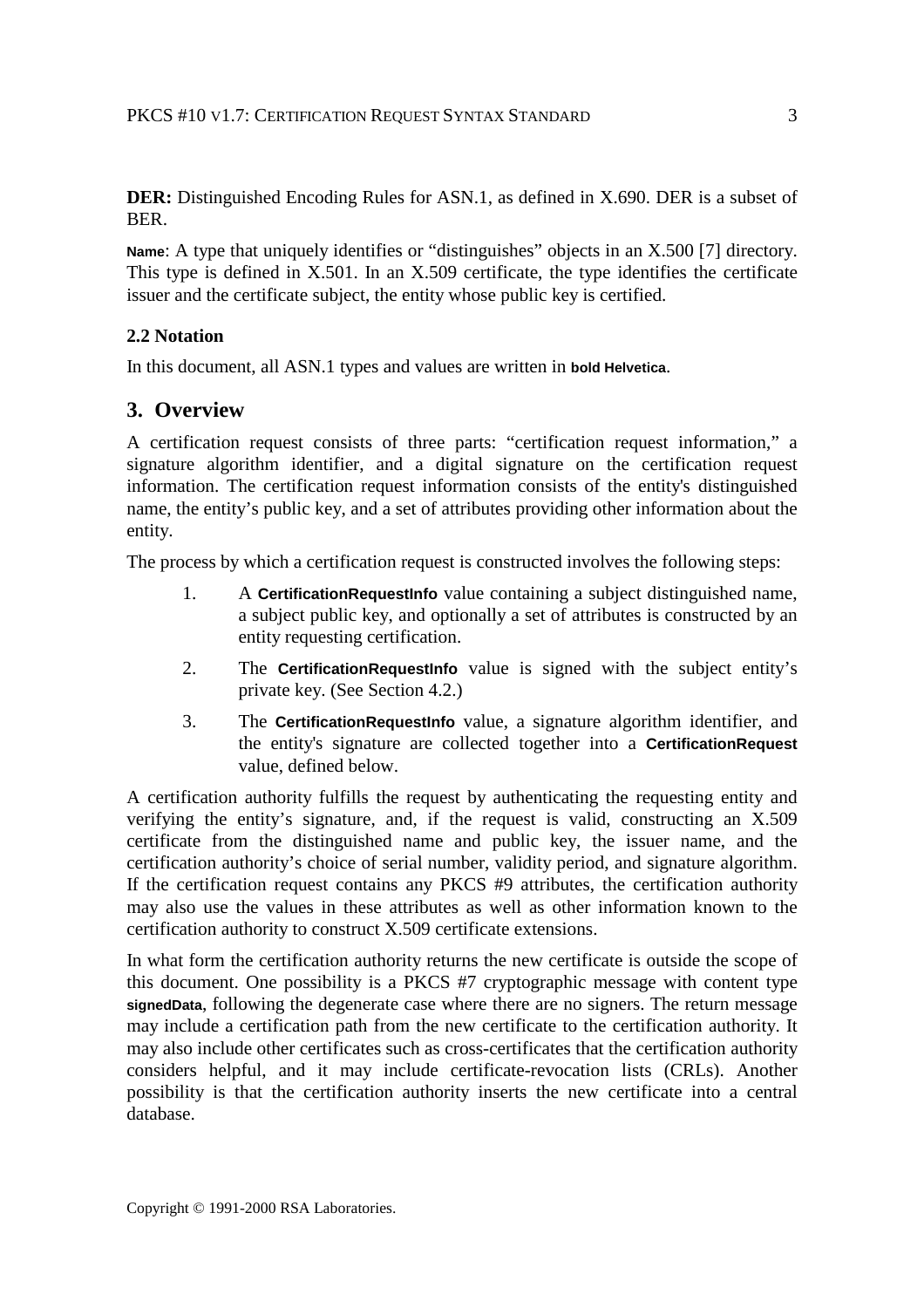Note 1 – An entity would typically send a certification request after generating a publickey/private-key pair, but may also do so after a change in the entity's distinguished name.

Note  $2$  – The signature on the certification request prevents an entity from requesting a certificate with another party's public key. Such an attack would give the entity the minor ability to pretend to be the originator of any message signed by the other party. This attack is significant only if the entity does not know the message being signed and the signed part of the message does not identify the signer. The entity would still not be able to decrypt messages intended for the other party, of course.

Note  $3$  – How the entity sends the certification request to a certification authority is outside the scope of this document. Both paper and electronic forms are possible.

Note 4 – This document is not compatible with the certification request syntax for Privacy-Enhanced Mail, as described in RFC 1424 [5]. The syntax here differs in three respects: It allows a set of attributes; it does not include issuer name, serial number, or validity period; and it does not require an "innocuous" message to be signed. This document is designed to minimize request size, an important feature for certification authorities accepting requests on paper.

#### **4. Certification request syntax**

This section is divided into two parts. The first part describes the certification-requestinformation type **CertificationRequestInfo**, and the second part describes the top-level type **CertificationRequest**.

#### **4.1 CertificationRequestInfo**

Certification request information shall have ASN.1 type **CertificationRequestInfo**:

```
CertificationRequestInfo ::= SEQUENCE {
       version INTEGER { v1(0) } (v1,...),
       subject Name,
       subjectPKInfo SubjectPublicKeyInfo{{ PKInfoAlgorithms }},
       attributes [0] Attributes{{ CRIAttributes }}
        }
SubjectPublicKeyInfo { ALGORITHM : IOSet} ::= SEQUENCE {
       algorithm AlgorithmIdentifier {{IOSet}},
       subjectPublicKey BIT STRING
        }
PKInfoAlgorithms ALGORITHM ::= {
       ... -- add any locally defined algorithms here -- }
Attributes { ATTRIBUTE:IOSet } ::= SET OF Attribute{{ IOSet }}
CRIAttributes ATTRIBUTE ::= {
       ... -- add any locally defined attributes here -- }
Attribute { ATTRIBUTE:IOSet } ::= SEQUENCE {
       type ATTRIBUTE.&id({IOSet}),
```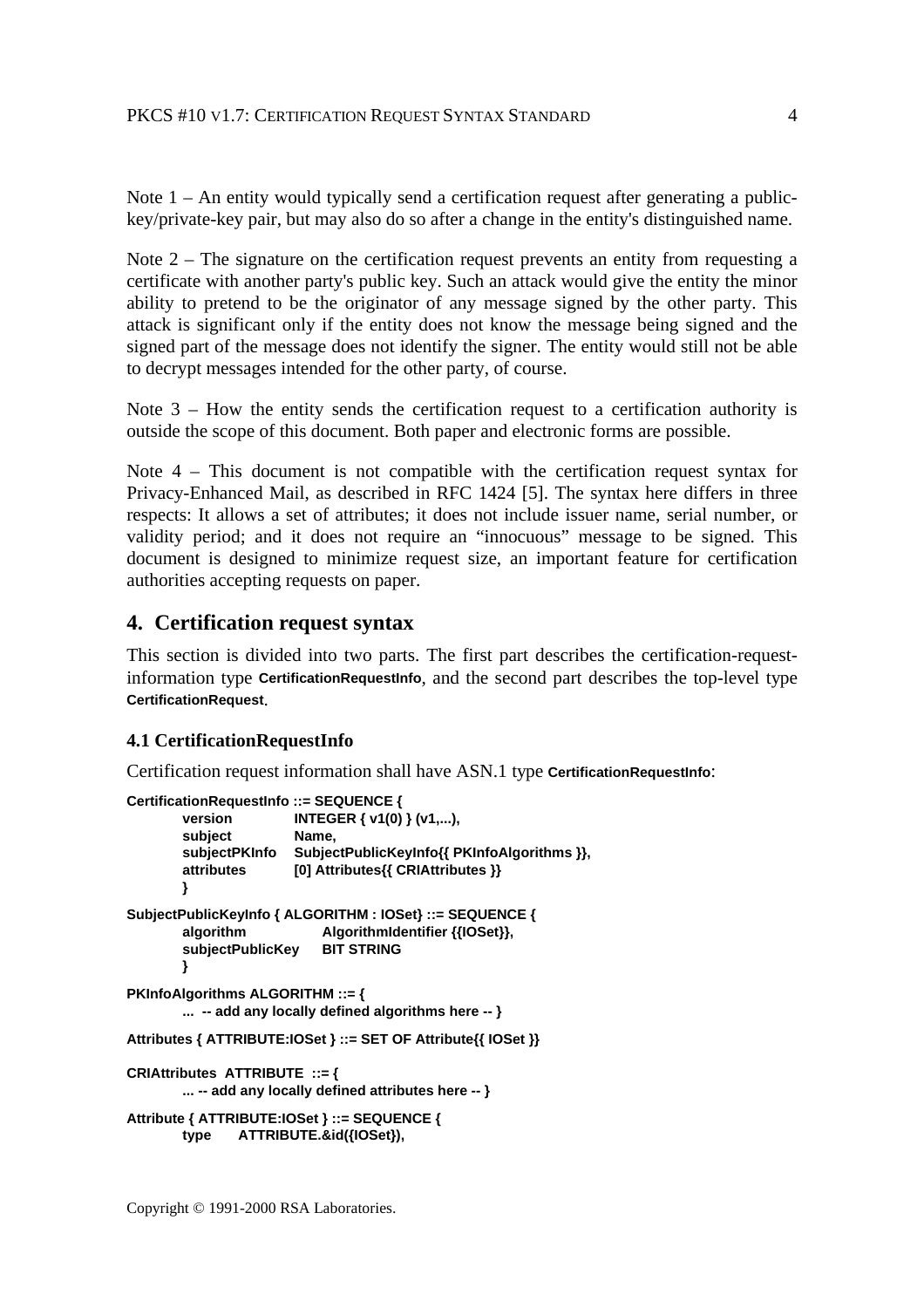#### **values SET SIZE(1..MAX) OF ATTRIBUTE.&Type({IOSet}{@type}) }**

The components of type **CertificationRequestInfo** have the following meanings:

- **version** is the version number, for compatibility with future revisions of this document. It shall be **0** for this version of the standard.
- **subject** is the distinguished name of the certificate subject (the entity whose public key is to be certified).
- **subjectPublicKeyInfo** contains information about the public key being certified. The information identifies the entity's public-key algorithm (and any associated parameters); examples of public-key algorithms include the **rsaEncryption** object identifier from PKCS #1 [1]. The information also includes a bit-string representation of the entity's public key. For the public-key algorithm just mentioned, the bit string contains the DER encoding of a value of PKCS #1 type **RSAPublicKey**. The values of type **SubjectPublicKeyInfo{}** allowed for **subjectPKInfo** are constrained to the values specified by the information object set **PKIAlgorithms**, which includes the extension marker (**...**). Definitions of specific algorithm objects are left to specifications that reference this document. Such specifications will be interoperable with their future versions if any additional algorithm objects are added after the extension marker.
- **attributes** is a collection of attributes providing additional information about the subject of the certificate. Some attribute types that might be useful here are defined in PKCS #9. An example is the challenge-password attribute, which specifies a password by which the entity may request certificate revocation. Another example is information to appear in X.509 certificate extensions (e.g. the **extensionRequest** attribute from PKCS #9). The values of type **Attributes{}** allowed for **attributes** are constrained to the values specified by the information object set **CRIAttributes**. Definitions of specific attribute objects are left to specifications that reference this document. Such specifications will be interoperable with their future versions if any additional attribute objects are added after the extension marker.

#### **4.2 CertificationRequest**

A certification request shall have ASN.1 type **CertificationRequest**:

```
CertificationRequest ::= SEQUENCE {
       certificationRequestInfo CertificationRequestInfo,
       signatureAlgorithm AlgorithmIdentifier{{ SignatureAlgorithms }},
       signature BIT STRING
       }
AlgorithmIdentifier {ALGORITHM:IOSet } ::= SEQUENCE {
       algorithm ALGORITHM.&id({IOSet}),
       parameters ALGORITHM.&Type({IOSet}{@algorithm}) OPTIONAL
```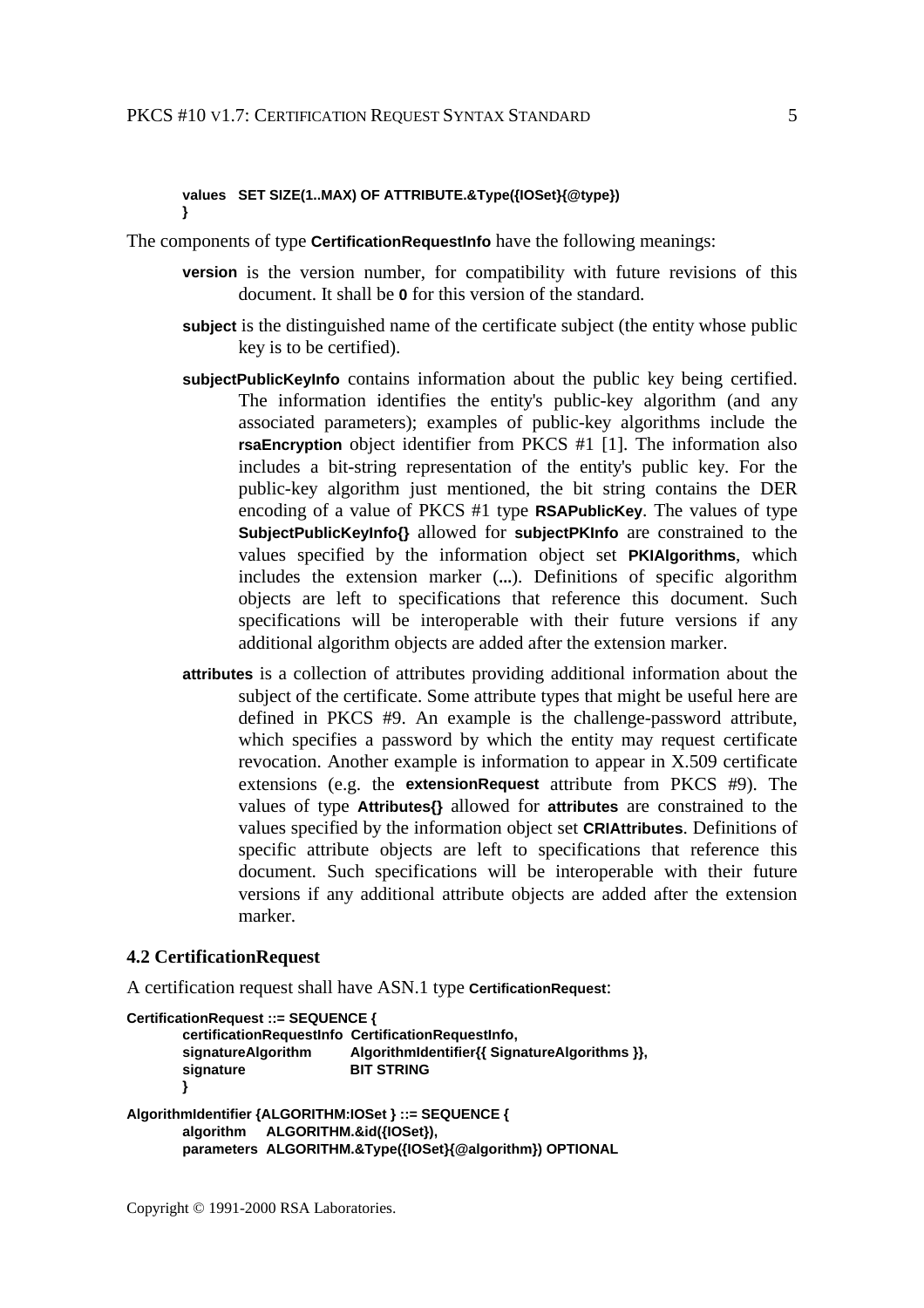**}**

### **SignatureAlgorithms ALGORITHM ::= {**

### **... -- add any locally defined algorithms here -- }**

The components of type **CertificationRequest** have the following meanings:

- **certificateRequestInfo** is the "certification request information." It is the value being signed.
- **signatureAlgorithm** identifies the signature algorithm (and any associated parameters) under which the certification-request information is signed. For example, a specification might include an **ALGORITHM** object for PKCS #1's **md5WithRSAEncryption** in the information object set **SignatureAlgorithms:**

**SignatureAlgorithms ALGORITHM ::= { ..., { NULL IDENTIFIED BY md5WithRSAEncryption } }**

**signature** is the result of signing the certification request information with the certification request subject's private key.

The signature process consists of two steps:

- 1. The value of the **certificationRequestInfo** component is DER encoded, yielding an octet string.
- 2. The result of step 1 is signed with the certification request subject's private key under the specified signature algorithm, yielding a bit string, the signature.

Note – An equivalent syntax for **CertificationRequest** could be written:

```
CertificationRequest ::= SIGNED { EncodedCertificationRequestInfo }
        (CONSTRAINED BY { -- Verify or sign encoded CertificationRequestInfo -- })
```
**EncodedCertificationRequestInfo ::= TYPE-IDENTIFIER.&Type(CertificationRequestInfo)**

```
SIGNED { ToBeSigned } ::= SEQUENCE {
       toBeSigned ToBeSigned,
       algorithm AlgorithmIdentifier { {SignatureAlgorithms} },
       signature BIT STRING
       }
```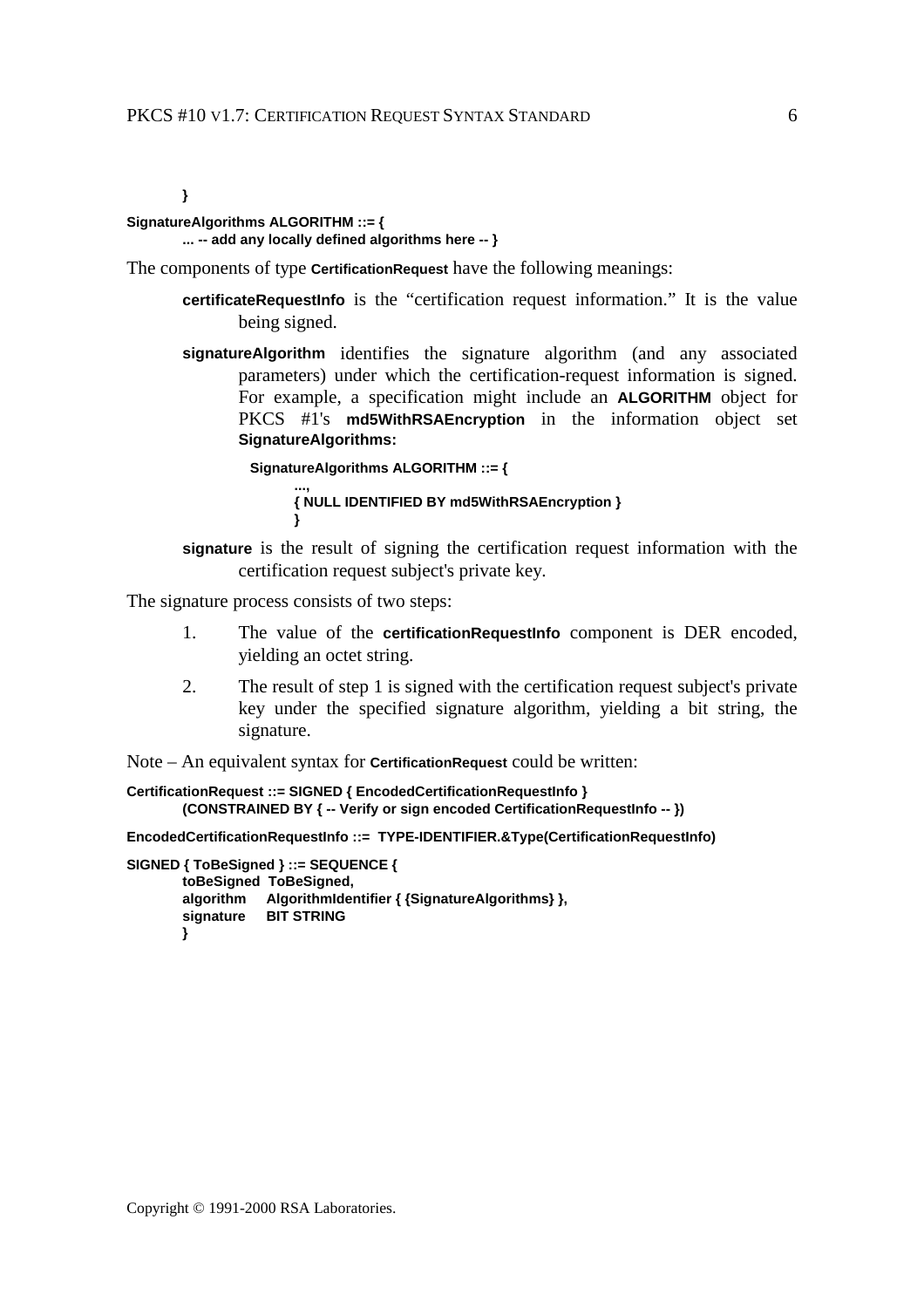## **A. ASN.1 Module**

This appendix includes all of the ASN.1 type and value definitions contained in this document in the form of the ASN.1 module **PKCS-10**.

**PKCS-10 {iso(1) member-body(2) us(840) rsadsi(113549) pkcs(1) pkcs-10(10) modules(1) pkcs-10(1)}**

**DEFINITIONS IMPLICIT TAGS ::=**

**BEGIN**

**-- EXPORTS All --**

**-- All types and values defined in this module are exported for use in other ASN.1 modules.**

#### **IMPORTS**

```
informationFramework, authenticationFramework
       FROM UsefulDefinitions {joint-iso-itu-t(2) ds(5) module(1) usefulDefinitions(0) 3}
ATTRIBUTE, Name
       FROM InformationFramework informationFramework
ALGORITHM
       FROM AuthenticationFramework authenticationFramework;
-- Certificate requests
CertificationRequestInfo ::= SEQUENCE {
       version INTEGER { v1(0) } (v1,...),
       subject Name,
       subjectPKInfo SubjectPublicKeyInfo{{ PKInfoAlgorithms }},
       attributes [0] Attributes{{ CRIAttributes }}
       }
SubjectPublicKeyInfo {ALGORITHM: IOSet} ::= SEQUENCE {
       algorithm AlgorithmIdentifier {{IOSet}},
       subjectPublicKey BIT STRING
       }
PKInfoAlgorithms ALGORITHM ::= { ... -- add any locally defined algorithms here -- }
Attributes { ATTRIBUTE:IOSet } ::= SET OF Attribute{{ IOSet }}
CRIAttributes ATTRIBUTE ::= { ... -- add any locally defined attributes here -- }
Attribute { ATTRIBUTE:IOSet } ::= SEQUENCE {
       type ATTRIBUTE.&id({IOSet}),
       values SET SIZE(1..MAX) OF ATTRIBUTE.&Type({IOSet}{@type})
       }
CertificationRequest ::= SEQUENCE {
       certificationRequestInfo CertificationRequestInfo,
       signatureAlgorithm AlgorithmIdentifier{{ SignatureAlgorithms }},<br>signature BIT STRING
                               BIT STRING
       }
AlgorithmIdentifier {ALGORITHM:IOSet } ::= SEQUENCE {
       algorithm ALGORITHM.&id({IOSet}),
       parameters ALGORITHM.&Type({IOSet}{@algorithm}) OPTIONAL
       }
```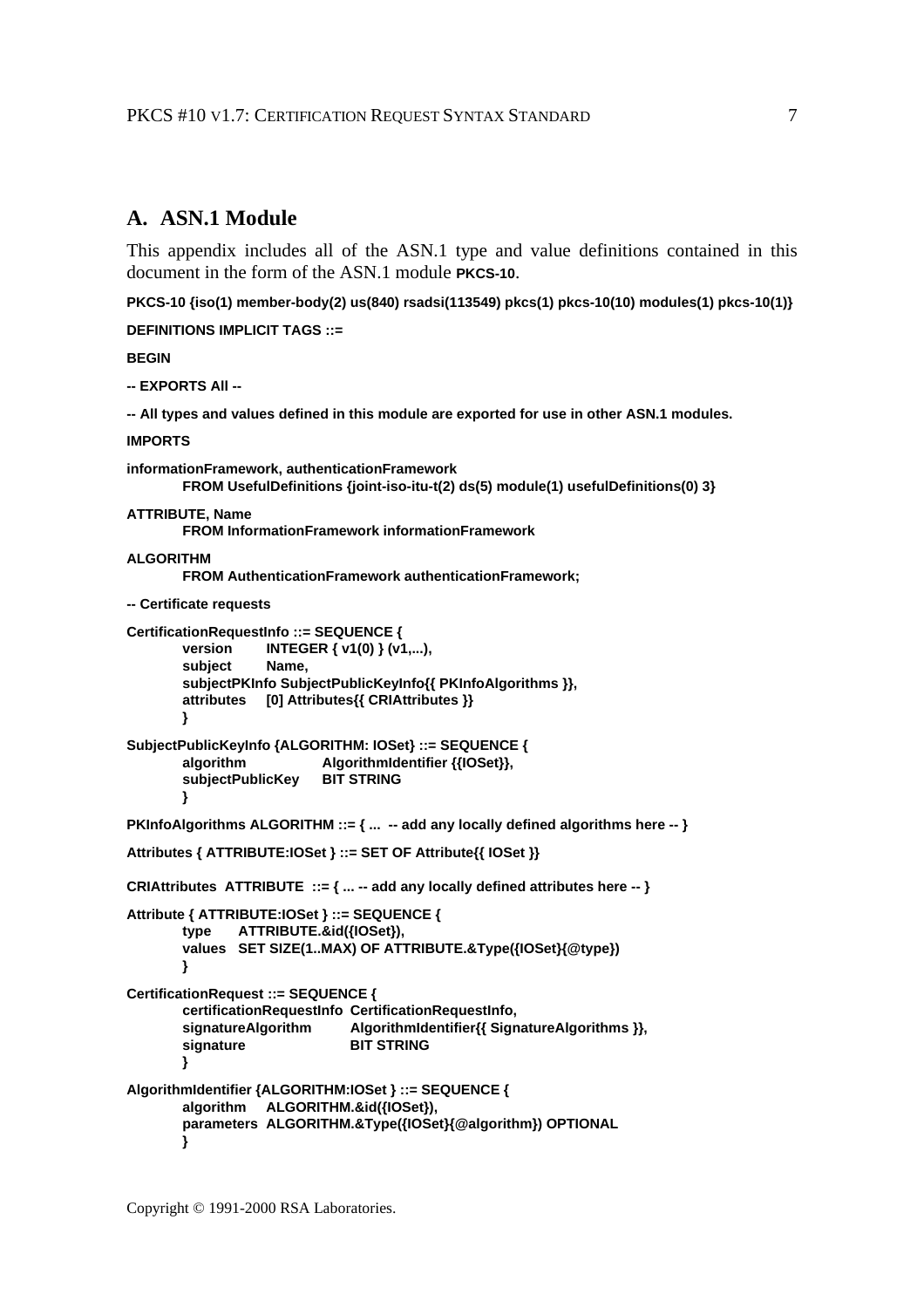### **SignatureAlgorithms ALGORITHM ::= { ... -- add any locally defined algorithms here -- } END**

## **B. Intellectual property considerations**

RSA Security makes no patent claims on the general constructions described in this document, although specific underlying techniques may be covered.

License to copy this document is granted provided that it is identified as "RSA Security Inc. Public-Key Cryptography Standards (PKCS)" in all material mentioning or referencing this document.

RSA Security makes no representations regarding intellectual property claims by other parties. Such determination is the responsibility of the user.

## **C. Revision history**

#### **Version 1.0**

Version 1.0 was the previous version of this document (also published as "version 1.5" in  $[6]$ ).

#### **Version 1.7**

This version incorporates several editorial changes, including updates to the references, and changes to ASN.1 type definitions. The following substantive changes have been made:

- This version refers to X.680-X.690, the current international standards for ASN.1 and its encoding rules. All references to X.208 and X.209 have been eliminated.
- The X.690 standard requires that the encoded values of **SET OF** components be sorted in ascending order under DER. Regardless of this, applications should not rely on the ordering of attribute components.
- All references to PKCS #6 Extended-Certificate Syntax Standard have been removed. With the addition of extensions to X.509 version 3 certificates, RSA Laboratories is withdrawing support for PKCS #6.

Note – The reason for using version 1.7 for this document is to avoid confusion with [6], which is named version 1.5, and an unsupported PKCS #10 version named Version 1.6.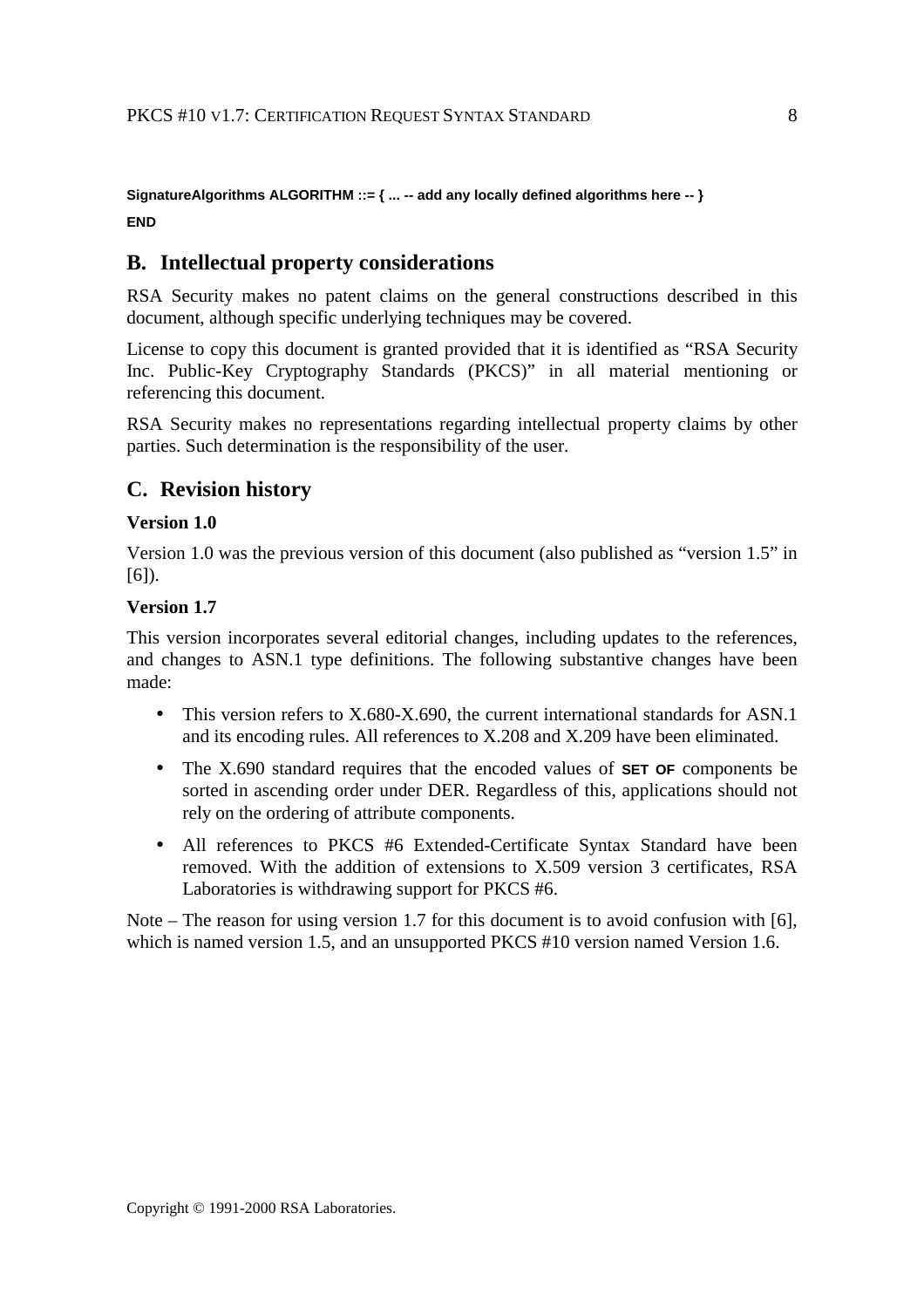#### **D. References**

- [1] RSA Laboratories. *PKCS #1: RSA Encryption Standard.* Version 2.0, October 1998.
- [2] RSA Laboratories. *PKCS #7: Cryptographic Message Syntax Standard.* Version 1.5, November 1993.
- [3] RSA Laboratories. *PKCS #9: Selected Attribute Types.* Version 2.0, February 2000.
- [4] C. Adams, S. Farrell. *RFC 2510: Internet X.509 Public Key Infrastructure – Certificate Management Protocols*. March 1999.
- [5] B. Kaliski. *RFC 1424: Privacy Enhancement for Internet Electronic Mail: Part IV: Key Certification and Related Services*. February 1993.
- [6] B. Kaliski. *RFC 2314: PKCS #10: Certification Request Syntax Version 1.5*. March 1998.
- [7] ITU-T Recommendation X.500 (1997) | ISO/IEC 9594-1:1998, *Information technology - Open Systems Interconnection - The Directory: Overview of concepts, models and services.*
- [8] ITU-T Recommendation X.501 (1993) | ISO/IEC 9594-2:1995, *Information technology - Open Systems Interconnection - The Directory: Models.*
- [9] ITU-T Recommendation X.509 (1997) | ISO/IEC 9594-8:1998, *Information technology - Open Systems Interconnection -The Directory: Authentication framework.*
- [10] ITU-T Recommendation X.680 (1997) | ISO/IEC 8824-1:1998, *Information Technology - Abstract Syntax Notation One (ASN.1): Specification of Basic Notation*.
- [11] ITU-T Recommendation X.681 (1997) | ISO/IEC 8824-2:1998, *Information Technology - Abstract Syntax Notation One (ASN.1): Information Object Specification*.
- [12] ITU-T Recommendation X.682 (1997) | ISO/IEC 8824-3:1998, *Information Technology - Abstract Syntax Notation One (ASN.1): Constraint Specification*.
- [13] ITU-T Recommendation X.683 (1997) | ISO/IEC 8824-4:1998, *Information Technology - Abstract Syntax Notation One (ASN.1): Parameterization of ASN.1 Specifications*.
- [14] ITU-T Recommendation X.690 (1997) | ISO/IEC 8825-1:1998, *Information Technology - ASN.1 Encoding Rules: Specification of Basic Encoding Rules (BER), Canonical Encoding Rules (CER) and Distinguished Encoding Rules (DER).*